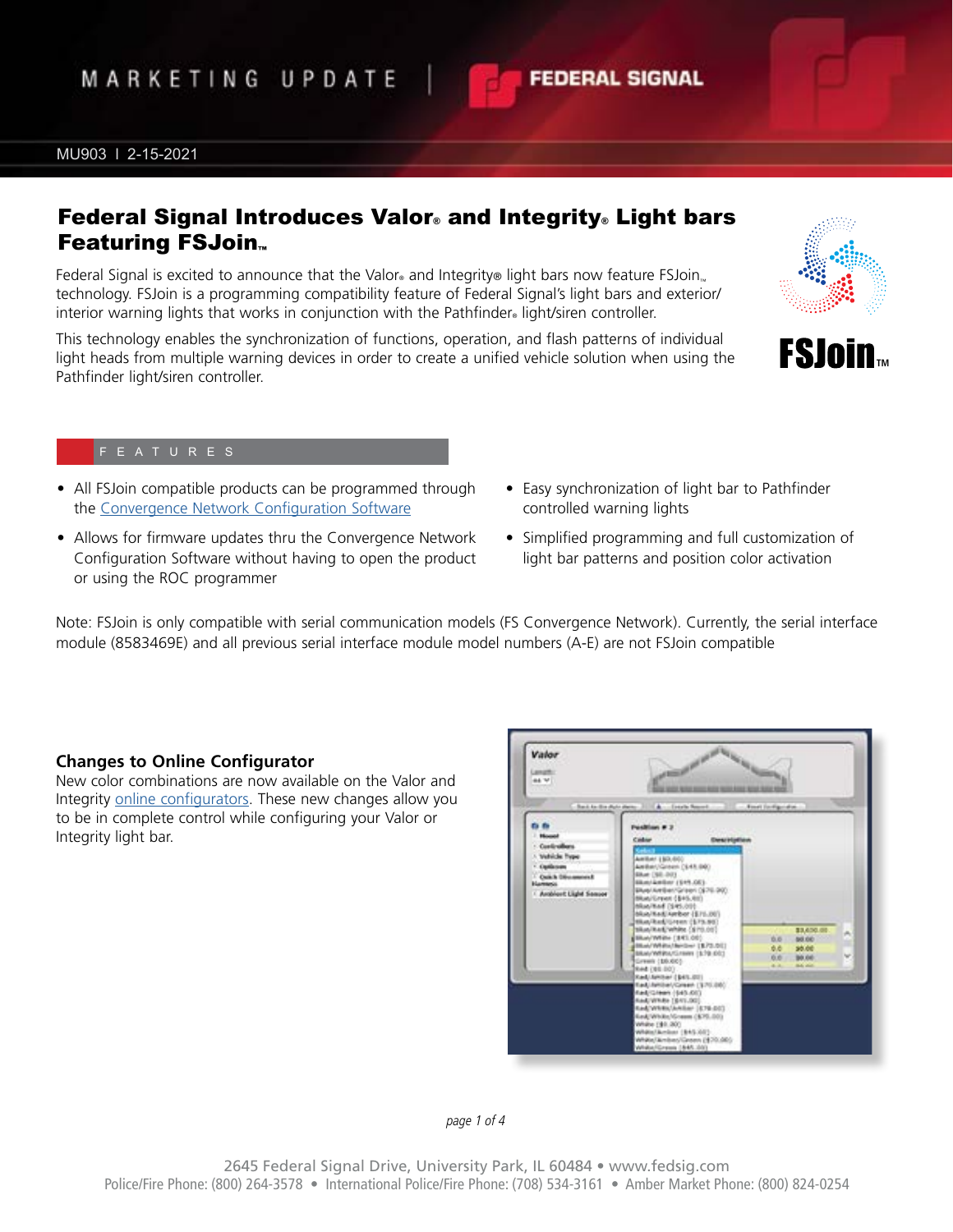# MARKETING UPDATE

## MU903 l 2-15-2021

### **Convergence Network Configuration Software**

Through the Convergence Network Configuration Software, you can program each individual light head to do a variety of functions. In addition to syncing the Valor/Integrity with other FSJoin compatible products and creating your own custom flash patterns, the software allows you to program a variety of functions, such as the ones listed below.

**FEDERAL SIGNAL** 

| • Create separate color modes                | • Brake lights*                |
|----------------------------------------------|--------------------------------|
| • Choose takedown modules                    | • Reverse lights*              |
| • Choose alley modules                       | • Worklights/Rear Flood lights |
| • Cruise individual modules                  | • Choose SignalMaster color    |
| • Program flash rates for individual modules | $\bullet$ Turn signals*        |
| • Sync modules with Pathfinder relays        |                                |

*\*OBDCABLE is needed (sold separately)*

#### **FSJoin How-to Videos**

Need help getting started with FSJoin? Visit our [YouTube channel](https://www.youtube.com/c/fedsigpublicsafety/playlists) for a variety of FSJoin step-by-step videos.

### **How to upgrade a non-FSJoin Valor/Integrity to be FSJoin compatible**

Not sure if your Valor or Integrity light bar is FSJoin compatible? Look for the "Valor® FSJoin™" or "Integrity FSJoin™ nameplates on the ends of your light bar dome.



If you have a Valor or Integrity light bar that you would like to upgrade to be FSJoin compatible, you will need to replace the control board using the model number below.

| Model#            | <b>Description</b>                                   | 2021 List Price (US\$) |
|-------------------|------------------------------------------------------|------------------------|
| l Z20000465A-1234 | Replacement control board, Valor/Integrity light bar | \$200.00               |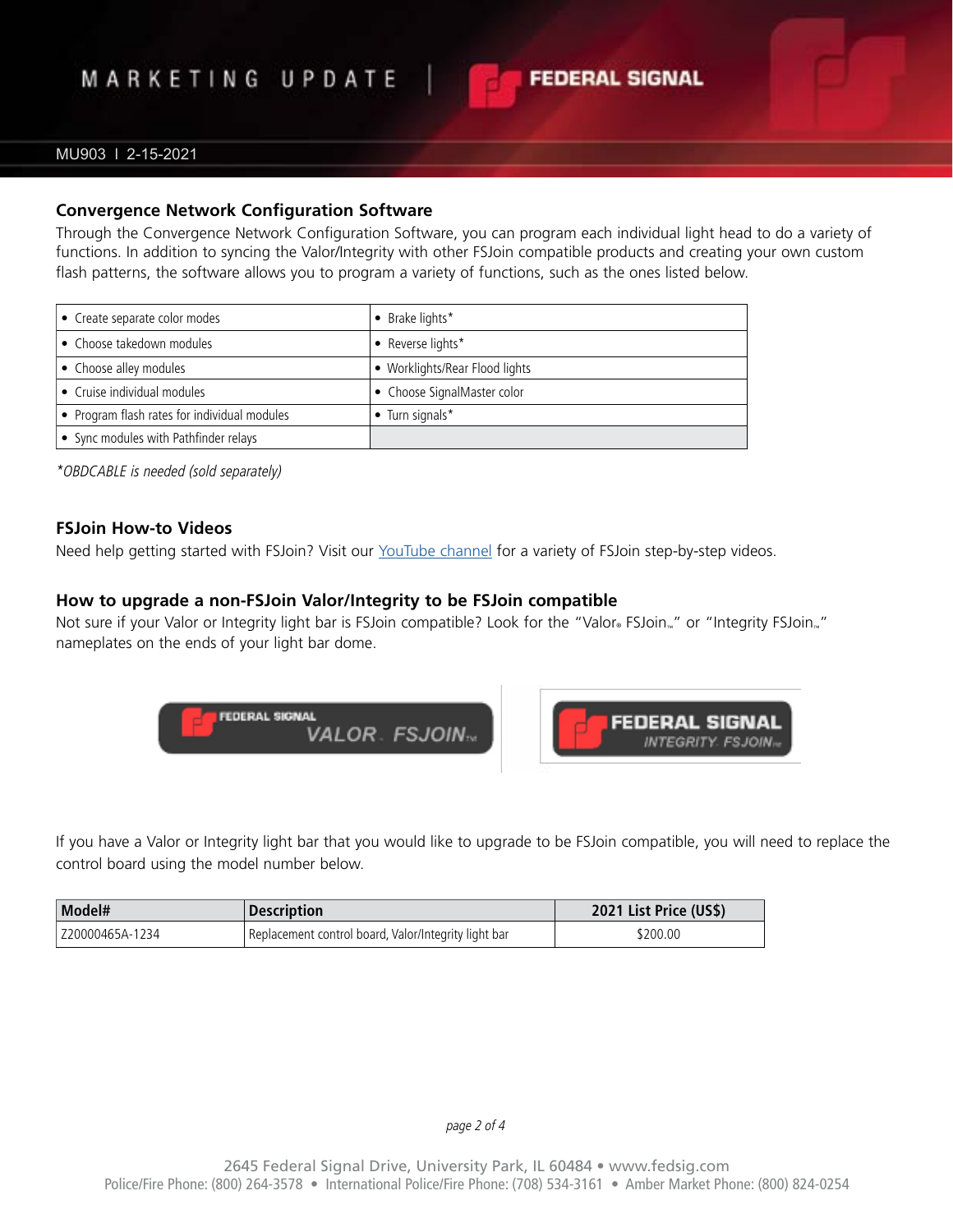# MARKETING UPDATE

## MU903 l 2-15-2021

Choose from the popular Police and Fire configurations below or visit our [light bar configurator](https://config.fedsig.com/lightbar/) to build a custom Valor and Integrity. All models listed below are Convergence Network compatible and feature FSJoin technology

#### **Police Models**



VALR44J-P1H (hook mount) VALR44J-P1L (low hook mount)



VALR51J-P1H (hook mount) VALR51-P1L (low hook mount)



**FEDERAL SIGNAL** 

VALR44J-P2L (low hook mount)



VALR51J-P2L (low hook mount)



INTG44J-P2L (low hook mount)



INTG44J-P1L (low hook mount) INTG51J-P2L (low hook mount)





*page 3 of 4*